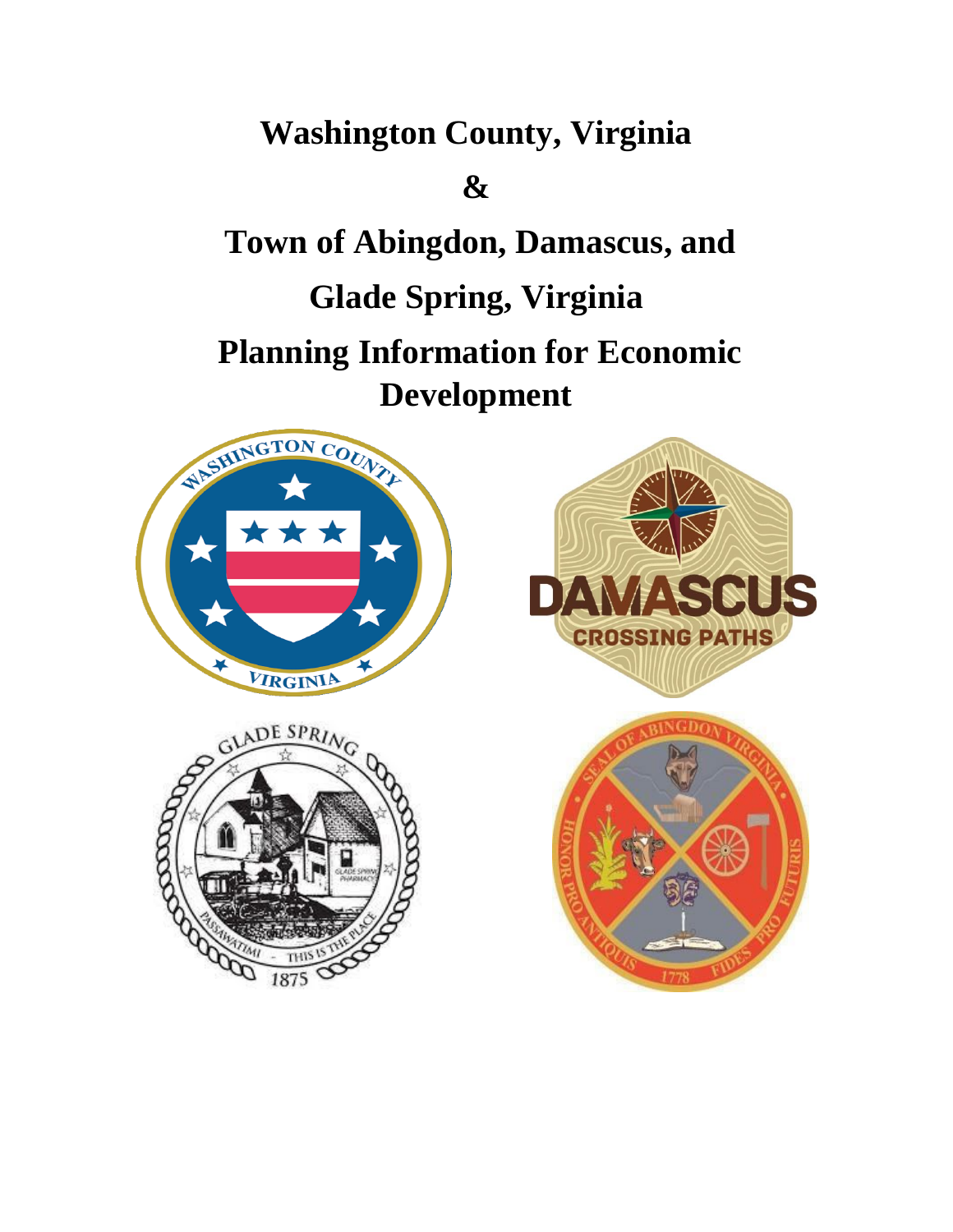Welcome to Abingdon, Virginia, the County seat for Washington County, rich in performing and visual arts. Founded in 1778, Abingdon is the oldest English-speaking settlement west of the Blue Ridge Mountains. The original name of Abingdon was Wolf Hills, given by the legendary Daniel Boone. The oldest building (1779) now houses The Tavern, a fine dining restaurant. Abingdon is home to the historic Barter Theatre, the state Theatre of Virginia which started the careers of Gregory Peck, Ernest Borgnine, and many others. The Crooked Road, Virginia's Music Heritage Trail, a 300-mile driving trail that features world class music venues, also passes through Abingdon. The Virginia Creeper Trail is a 35-mile-long trail that runs from Abingdon to Damascus to Whitetop Mountain, and is used for hiking, biking, and horseback riding. In 2014 The Creeper Tail was inducted into the Rail-Trail Hall of Fame. Take a shuttle to Whitetop and enjoy the first 17 miles downhill through the Jefferson National Forest. Visit the Abingdon Muster Grounds, the historic gathering place of volunteer militia as they prepared for the march to the Battle of Kings Mountain. Stroll through the downtown district with brick sidewalks and treelined streets that entice visitors to explore unique shops, restaurants, and cafes. Abingdon is a place where old-fashioned southern hospitality is abundant.

Abingdon is easily accessible from three different exits on I-81 (19, 17 and 14) or from several state routes including scenic routes 11 and 58. Abingdon is located just 15 miles from the Virginia-Tennessee border in the beautiful Blue Ridge Mountains of Virginia. It is quick, easy and totally worth the drive and is located near many other cities of interest.

**Asheville, NC** – 2 hours **Roanoke, VA** – 2 hours **Knoxville,**  $TN - 2$  **hours Winston-Salem, NC** – 2.5 hours **Charleston, WV** – 3 hours **Nashville, TN** – 4.5 hours **Richmond,**  $VA - 4.5$  **hours** 

#### **Washington County, VA**

Washington County was formed in December 1776. At that time Washington County included parts of Smyth, Russell, Lee, Scott, Tazewell, Wise, Buchanan, and Dickenson Counties, but it lost most of its territory in 1786 when Russell County was formed. The county is bordered by Smyth, Russell, Scott, and Grayson counties, and the independent City of Bristol Virginia. Four towns also make up Washington County they are Abingdon, Damascus, Glade Spring, and Saltville. The county has abundant recreational opportunities such as South Holston Lake, the Appalachian Trail, the Virginia Creeper Trail, Hidden Valley Lake and the Clinch Mountain Wildlife Management Area.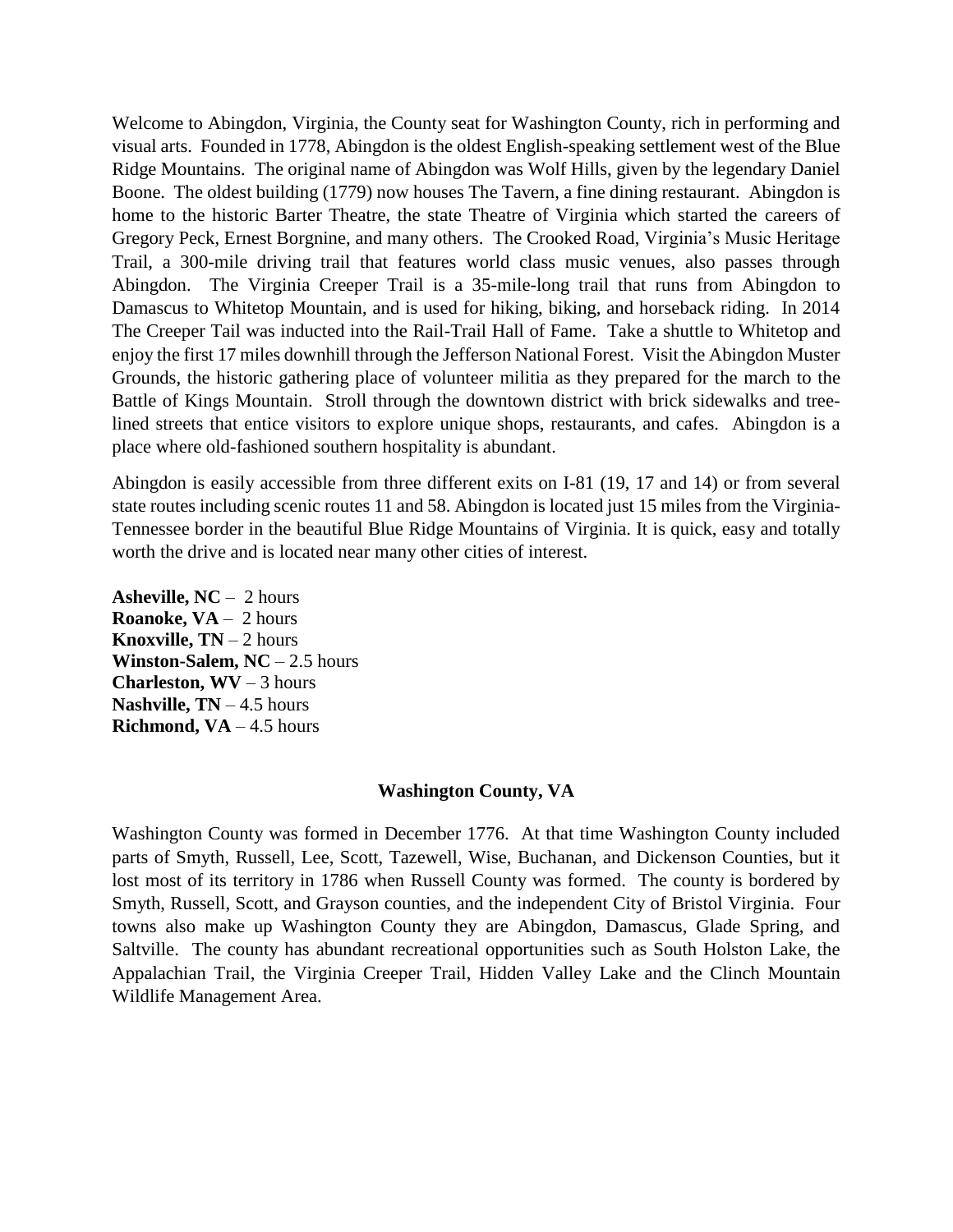# **TOWN OF ABINGDON AND WASHINGTON COUNTY BUSINESS INCENTIVES**

## **Enterprise Zone Incentives**

- **Virginia Real Property Investment Grant:** Property owners, developers or tenants may receive a reimbursement grant of up to \$100K for direct construction costs when the total construction costs are between \$100K and \$5Million. For construction projects exceeding \$5 million, the maximum grant is \$200K. Grants are formula-based, depending on direct construction costs. Actual grant amounts may be prorated when statewide demand exceeds available funds for the program.
- **Virginia Job Creation Grant:** Businesses may receive up to \$500/year per net new permanent full-time position earning at least 175% of the federal minimum wage and up to \$800/year per net new permanent full-time employee earning at least 200% of the federal minimum wage. To qualify, each employee must be offered qualifying healthcare benefits by the employer. Retail, food & beverage and personal service positions are no eligible for this grant.

# **Historic Preservation Tax Credit**

- **Federal Tax Credit:** Owners (and their agents), of buildings either listed on the National Register of Historic Places or certified as a contributing structure to the Abingdon Historic District, may be eligible to receive a Federal Tax Credit of up to 20% of the cost of substantial building renovations if those renovations follow the Secretary of the Interior's Standards for Rehabilitation and if the building is used for an income-producing use for at least five years after the renovation is complete.
- **Virginia Historic Preservation Tax Credit:** This program provides tax credits for qualifying historic properties on the Virginia Landmarks Register, or properties certified by the [Virginia Department of Historic Resources](http://www.dhr.virginia.gov/) as contributing to a historic district or meeting the criteria for listing on the Register (National Register properties or districts are included on the Virginia Register). Rehabilitation expenses must be at least 50% of the prior assessed value of the building for local real estate tax purposes. Properties do not have to be income producing; residential rehabilitation by homeowners qualifies for the credits. A 25% Rehabilitation State Tax Credit is available. The property must be rehabilitated according to the Secretary of the Interior's Standards of Rehabilitation and certified by the Virginia Department of Historic Resources. A tax certificate is issued.
- **Town of Abingdon Tax Credit:** Property owners within the town pay a combination of County and Town taxes. Local Historic Tax Credits only apply to the town's portion of the tax owed. Town taxes consist of both improvement value and land value. Credits will be issued against improvement value only. Tax credits are \$2,500.00 as to town property taxes for every \$2,500.00 of exterior maintenance, restoration, preservation, and rehabilitation work performed and documented on structures located within the Old Historic District of town. Credits will be given toward the assessed value on the structure.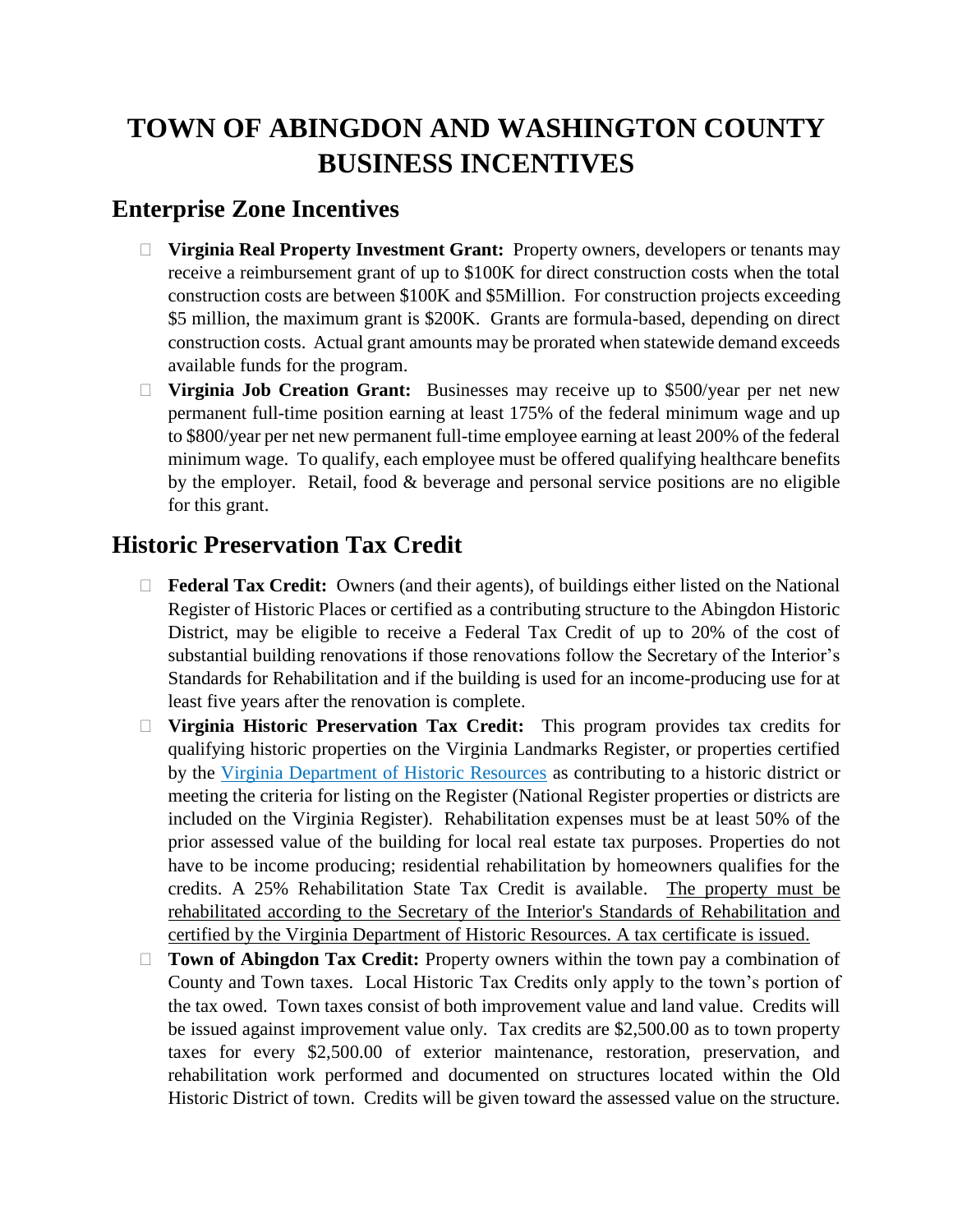The tax credit shall be allowed immediately following the tax year in which the work is completed.

# **Town and County Administration**

**Town of Abingdon** (276) 628-3167

Mike Cochran, Town Manager [mcochran@abingdon-va.gov](mailto:mcochran@abingdon-va.gov) Mayana Rice, Director of Planning [mrice@abingdon-va.gov](mailto:mrice@abingdon-va.gov) Tonya Triplett, Director of Economic Development/Tourism [ttriplett@abingdon-va.gov](mailto:ttriplett@abingdon-va.gov) Kim Kingsley, Town Clerk/Deputy Treasurer [kkingsley@abingdon-va.gov](mailto:kkingsley@abingdon-va.gov) Steve Trotman, Director of Finance [strotman@abingdon-va.gov](mailto:strotman@abingdon-va.gov) Tammy Baldwin, Treasurer & Business License [tbaldwin@abingdon-va.gov](mailto:tbaldwin@abingdon-va.gov) Katie Garrett, Community Relations Coordinator [kgarrett@abingdon-va.gov](mailto:kgarrett@abingdon-va.gov)

- **Washington County, VA** (276) 525-1300 Jason Berry, County Administrator [jberry@washcova.com](mailto:jberry@washcova.com) Jason Boswell, Community Development Director [jboswell@washcova.com](mailto:jboswell@washcova.com) Alicia Roland, Public Information Officer [aroland@washcova.com](mailto:aroland@washcova.com) Lucy Phillips, County Attorney (276) 525-1370 [lphillips@washcova.com](mailto:lphillips@washcova.com)
- □ **Town of Damascus** (276) 475-3831 <http://www.damascus.org/>
- **Town of Glade Spring** (276) 429-5134 <https://gladespringva.org/>

#### **Business Development Assistance and Training**

- **Virginia Highlands Small Business Incubator** Cathy Lowe, Executive Director (276) 492-2060 [clowe@vhsbi.com](mailto:clowe@vhsbi.com)
- **People Incorporated**  Jeremy Repass, Senior Business Development Manager (276) 619-2265 [jrepass@peopleinc.net](mailto:jrepass@peopleinc.net)
- **Virginia Community Capital** Sandy Ratliff, VP Community Innovation (276) 477-3999 [sratliff@vcca.org](mailto:sratliff@vcca.org)
- **Virginia Tobacco Commission** Sara Williams (276) 619-4325 [swilliams@revitalizeva.org](mailto:swilliams@revitalizeva.org)
- **Washington County Chamber of Commerce** Neta Farmer, Executive VP (276) 628-8141 [neta@bvu.net](mailto:neta@bvu.net)
- **Washington County IDA** Jason Boswell (276) 525-1300 [jboswell@washcova.com](mailto:jboswell@washcova.com)
- **Abingdon Convention & Visitors Center**

<https://visitabingdonvirginia.com/> Tonya Triplett, Director of Economic Development & Tourism (276) 698-1898

#### [ttriplett@abingdon-va.gov](mailto:ttriplett@abingdon-va.gov)

Chad Thompson, Marketing Coordinator (276) 676-2282 [cthompson@abingdon-va.gov](mailto:cthompson@abingdon-va.gov)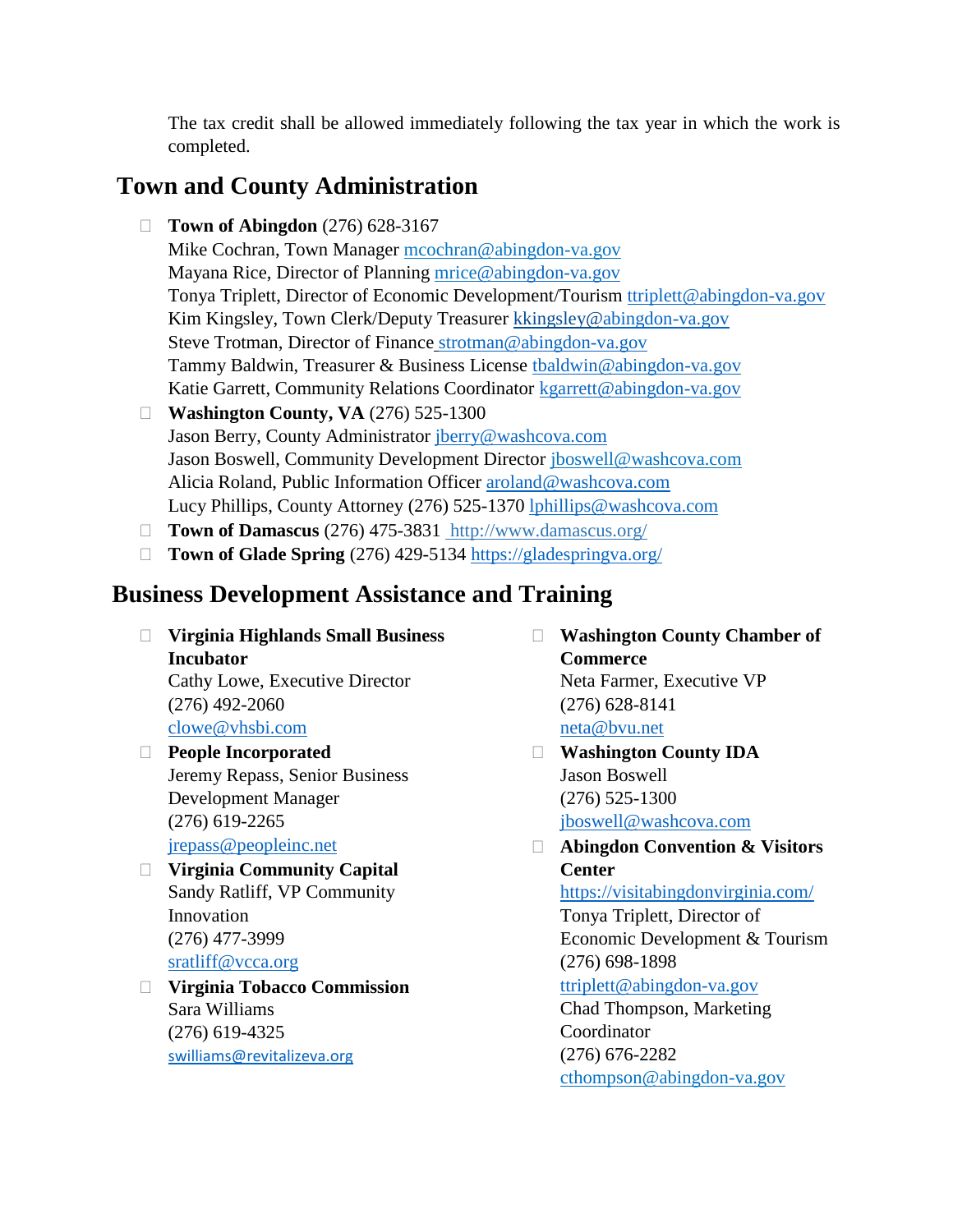- **Small Business Development Center** Cindy Fields (276) 739-2474 [cfields2@vhcc.edu](mailto:cfields2@vhcc.edu)
- **Town of Abingdon Economic Development** Tonya Triplett (276) 698-1898 [ttriplett@abingdon-va.gov](mailto:ttriplett@abingdon-va.gov)
- **Virginia Tourism Corporation** <https://www.vatc.org/>
- **Department of Housing and Community Development** <https://www.dhcd.virginia.gov/>
- **Mount Rogers Planning District Commission** <https://mrpdc.org/>

# **Events in Abingdon and Surrounding Areas**

<https://visitabingdonvirginia.com/>

# **Arts and Culture District**

- **The Arts Depot** (276) 628-9091 [www.abingdonartsdepot.org](http://www.abingdonartsdepot.org/)
- **William King Museum of Art** (276) 628-5005 [www.williamkingmuseum.org](http://www.williamkingmuseum.org/)
- **Barter Theatre** (276) 628-3991 [www.bartertheatre.com](http://www.bartertheatre.com/)

#### **Education**

- **Virginia Highlands Community College** [www.vhcc.edu](http://www.vhcc.edu/)
- **Southwest Virginia Higher Education Center** [www.swcenter.edu](http://www.swcenter.edu/)
- **The Crooked Road** (276) 492-2400 <https://thecrookedroadva.com/>
- **SW Virginia Cultural Center & Marketplace** [www.swvaculturalcenter.com](http://www.swvaculturalcenter.com/)
- **Holston Mountain Artisan's** (276) 628-7721 [www.holstonmtnarts.org](http://www.holstonmtnarts.org/)
- **Emory & Henry College** [www.ehc.edu](http://www.ehc.edu/)
- **Washington County Public Schools** [www.wcs.k12.va.us](http://www.wcs.k12.va.us/)
- **Workforce Training and Development**
	- **Virginia Highlands Community College Workforce Development & Continuing Education** Robert Phillips (276) 739-2400 [rphillips@vhcc.edu](mailto:rphillips@vhcc.edu)
- **Virginia Highlands Small Business Development Center** Cindy Fields (276) 739-2515 [cfields2@vhcc.edu](mailto:cfields2@vhcc.edu)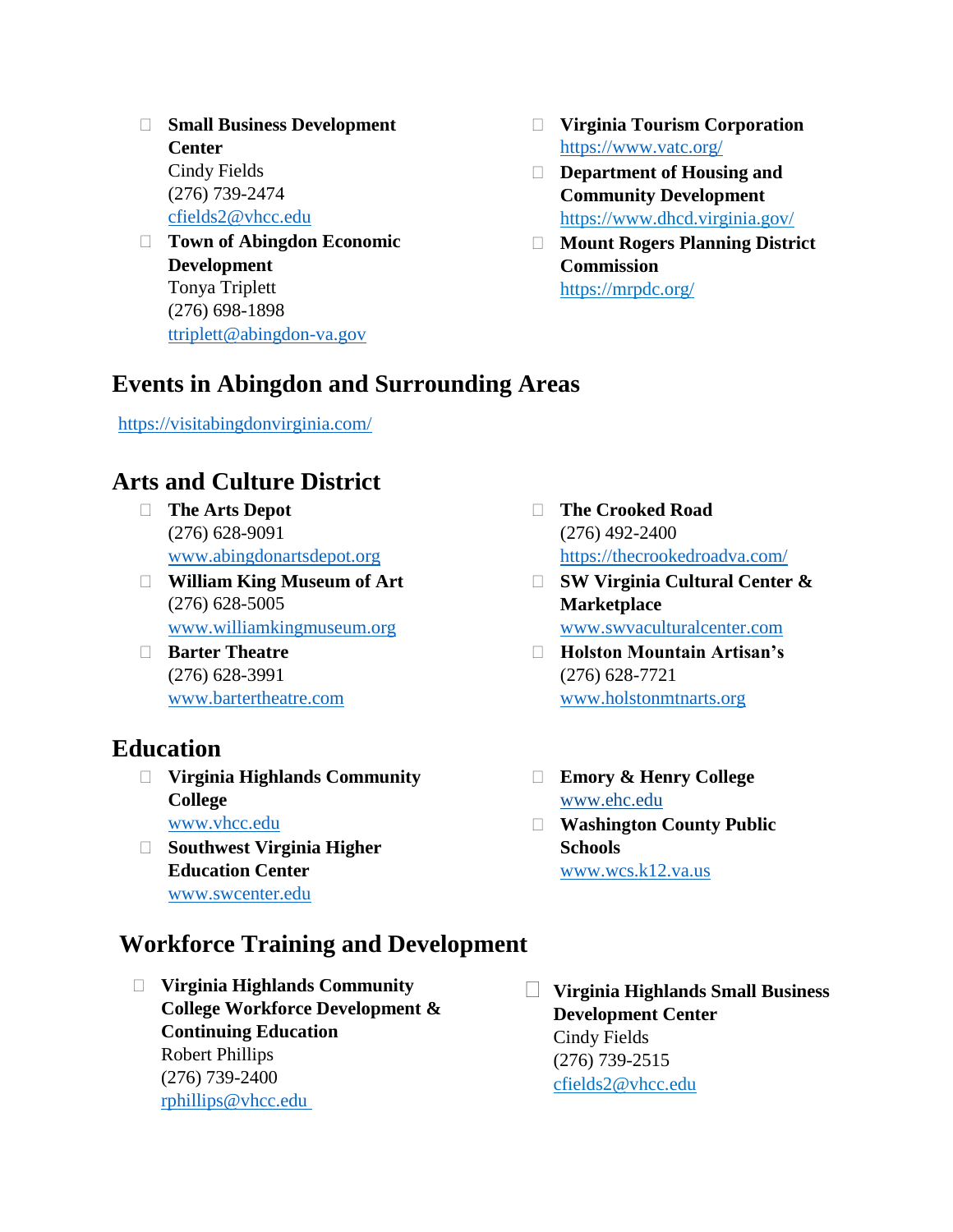### **Washington County Board of Supervisors**

<https://www.washcova.com/administrative-directory/>

 **Saul Hernandez -Board Chair** F-11 Tyler District [shernandez@washcova.com](mailto:shernandez@washcova.com)

 **Phillip McCall** A-11 Harrison District [pmccall@washcova.com](mailto:pmccall@washcova.com)

 **Charlie Hargis** C-11 Madison District [chargis@washcova.com](mailto:chargis@washcova.com)

 **Randy Pennington** B-11 Jefferson District [rpennington@washcova.com](mailto:rpennington@washcova.com) 

**Wayne Stevens** D-11 Monroe District [wstevens@washcova.com](mailto:wstevens@washcova.com)

**Mike Rush – Board Vice Chair** E-11 Taylor District [mrush@washcova.com](mailto:mrush@washcova.com)

**Dewayne Ball** G-11 Wilson District [dball@washcova.com](mailto:dball@washcova.com)

# **Washington County Industrial Development Authority**

<https://www.washcova.com/industrial-development-authority/>

## **Washington County Planning Commission**

<https://www.washcova.com/planning-commission/>

The Washington County Planning Commission is charged with advising the Washington County Board of Supervisors on matters pertaining to the County's zoning and subdivision codes and the County's Comprehensive Plan. The Planning Commission is composed of seven Commissioners appointed by the Board of Supervisors, one Commissioner from each of the County's seven Election Districts.

**Commission Coordinator Stephen Richardson** County Zoning & Subdivision Office 1 Government Center Place, Suite A Abingdon, VA 24210 (276) 525-1390 [stephenr@washcova.com](mailto:stephenr@washcova.com)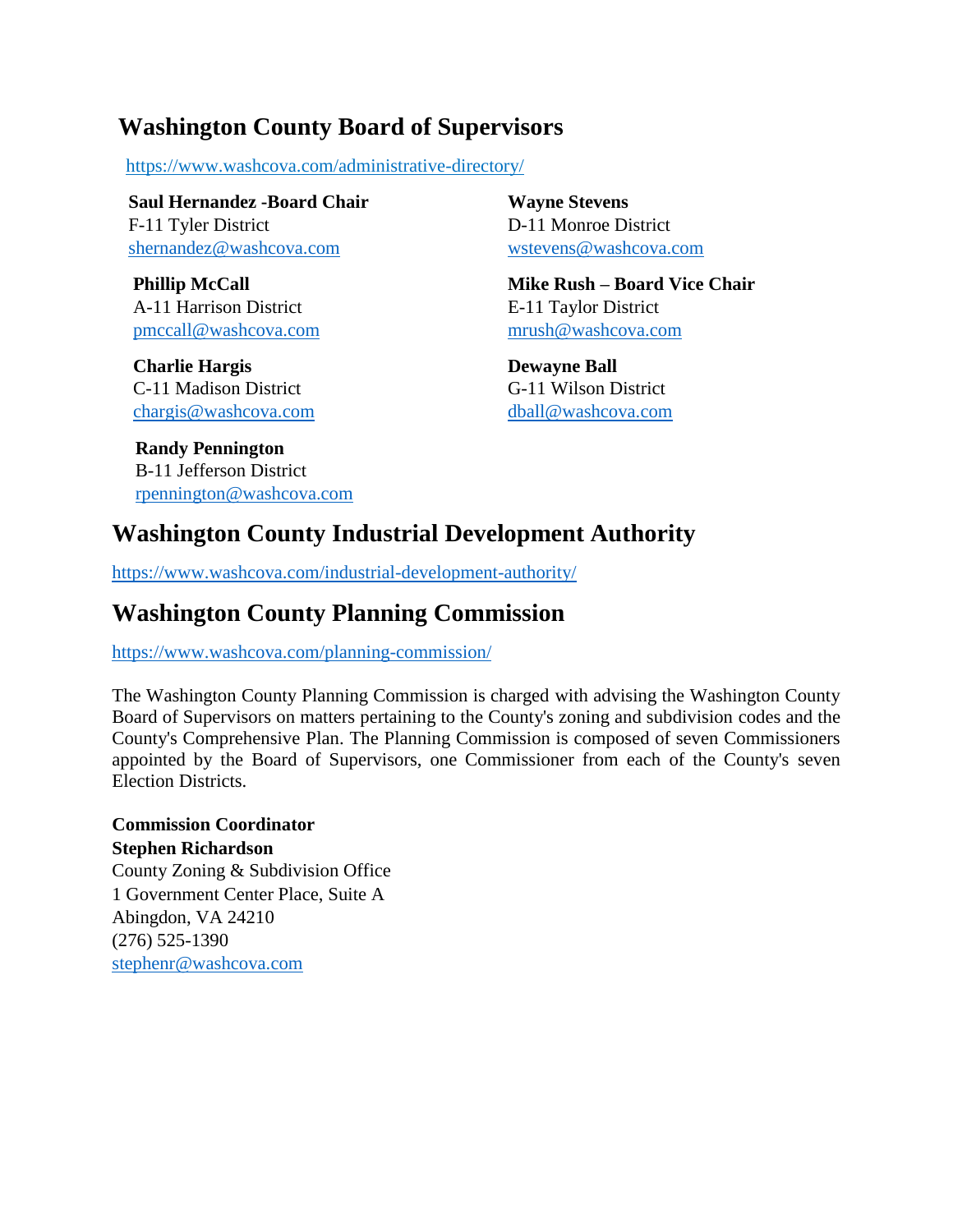# **Abingdon Town Council**

<https://abingdon-va.gov/town-council/>

Mike Owen Dwyane Anderson

Amanda Pillion [apillion@abingdon-va.gov](mailto:apillion@abingdon-va.gov)

Derek Webb - **Mayor** Donna Quetsch **- Vice Mayor** [dwebb@abingdon-va.gov](mailto:dwebb@abingdon-va.gov) [dquetsch@abingdon-va.gov](mailto:dquetsch@abingdon-va.gov)

[mowen@abingdon-va.gov](mailto:mowen@abingdon-va.gov) [danderson@abingdon-va.gov](mailto:danderson@abingdon-va.gov)

# **Town of Abingdon Economic Development Authority**

<https://abingdon-va.gov/boards-and-commissions/economic-development-authority/>

Tonya Triplett [ttriplett@abingdon-va.gov](mailto:ttriplett@abingdon-va.gov)

# **Town of Abingdon Boards & Commissions**

- **E** [Abingdon Arts Commission](https://abingdon-va.gov/boards-and-commissions/abingdon-arts-commission/)
- [Board of Building Code Appeals](https://abingdon-va.gov/?page_id=57)
- □ [Board of Zoning Appeals](https://abingdon-va.gov/?page_id=60)
- **[Historic Preservation](https://abingdon-va.gov/?page_id=72) Review Board**
- □ [Housing and Redevelopment Authority](https://abingdon-va.gov/?page_id=68)
- **[Planning Commission](https://abingdon-va.gov/?page_id=75)**
- **[Recreation Advisory Commission](https://abingdon-va.gov/?page_id=77)**
- **[Sinking Spring Cemetery Committee](https://abingdon-va.gov/?page_id=80)**
- [Sustain Abingdon Committee](https://abingdon-va.gov/?page_id=82)
- [Tourism Advisory Commission](https://abingdon-va.gov/?page_id=84)
- **[Tree Commission](https://abingdon-va.gov/?page_id=86)**
- [Veterans Advisory Board](https://abingdon-va.gov/veterans-advisory-board)

# **Abingdon Visitors Center**

Tonya Triplett Chad Thompson (276) 698-1898 (276) 676-2282

[ttriplett@abingdon-va.gov](mailto:ttriplett@abingdon-va.gov) [cthompson@abingdon-va.gov](mailto:cthompson@abingdon-va.gov)

Visit Abingdon can help you plan your next trip, whether you are a [meeting](http://visitabingdonvirginia.com/meeting-planners/) planner, a [group](http://visitabingdonvirginia.com/tour-operators/) tour [operator,](http://visitabingdonvirginia.com/tour-operators/) or simply looking for the perfect weekend getaway. Please visit our website, [www.visitabingdonvirginia.com,](http://www.visitabingdonvirginia.com/) or call (276) 676-2282.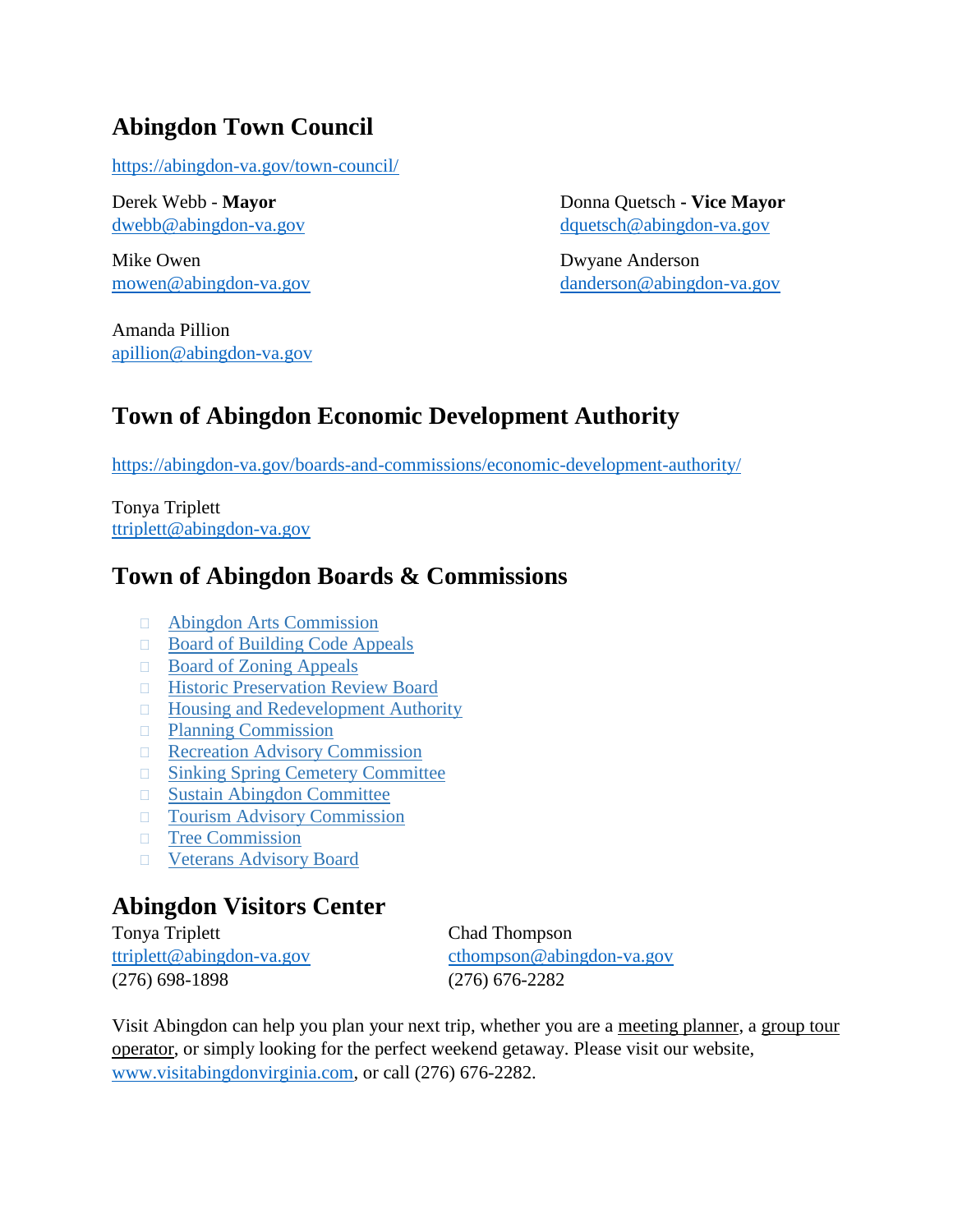## **Who's My Congressman?**

#### **Congressman Morgan Griffith**

District Director: Josh Hess 323 West Main Street Abingdon, VA 24210 [Josh.Hess@mail.house.gov](mailto:Josh.Hess@mail.house.gov) (276) 525-1405

#### **Who's my Senator?**

**Senator Todd Pillion** Legislative Director: **Tyler Lester** 851 French Moore Jr. Blvd Abingdon, VA 24210 [district40@senate.virginia.gov](mailto:district40@senate.virginia.gov) (276) 220-1209

#### **Who's my Delegate?**

#### **Delegate Israel O'Quinn**

Legislative Director: **Jacob Holmes** PO Box 16325 Bristol VA 24209 [DelIOQuinn@house.virginia.gov](mailto:DelIOQuinn@house.virginia.gov) (276) 525-1311

### **Lending Institutions in Washington County and Abingdon**

| <b>First Community Bank</b>        | $(276)$ 676-5067 |
|------------------------------------|------------------|
| New Peoples Bank                   | $(276)$ 628-2543 |
| First Bank & Trust                 | $(276)$ 628-3838 |
| Truist                             | $(276)$ 623-1965 |
| Tru Point Bank                     | $(276)$ 623-0787 |
| <b>Bank of Abingdon</b>            | $(276)$ 525-1463 |
| <b>Eastman Credit Union</b>        | $(276)$ 619-2300 |
| Virginia Community Capital         | $(276)$ 477-3999 |
| Wells Fargo Bank                   | $(276)$ 676-6125 |
| <b>National Bank</b>               | $(276)$ 628-9131 |
| <b>Powell Valley National Bank</b> | $(276)$ 525-4334 |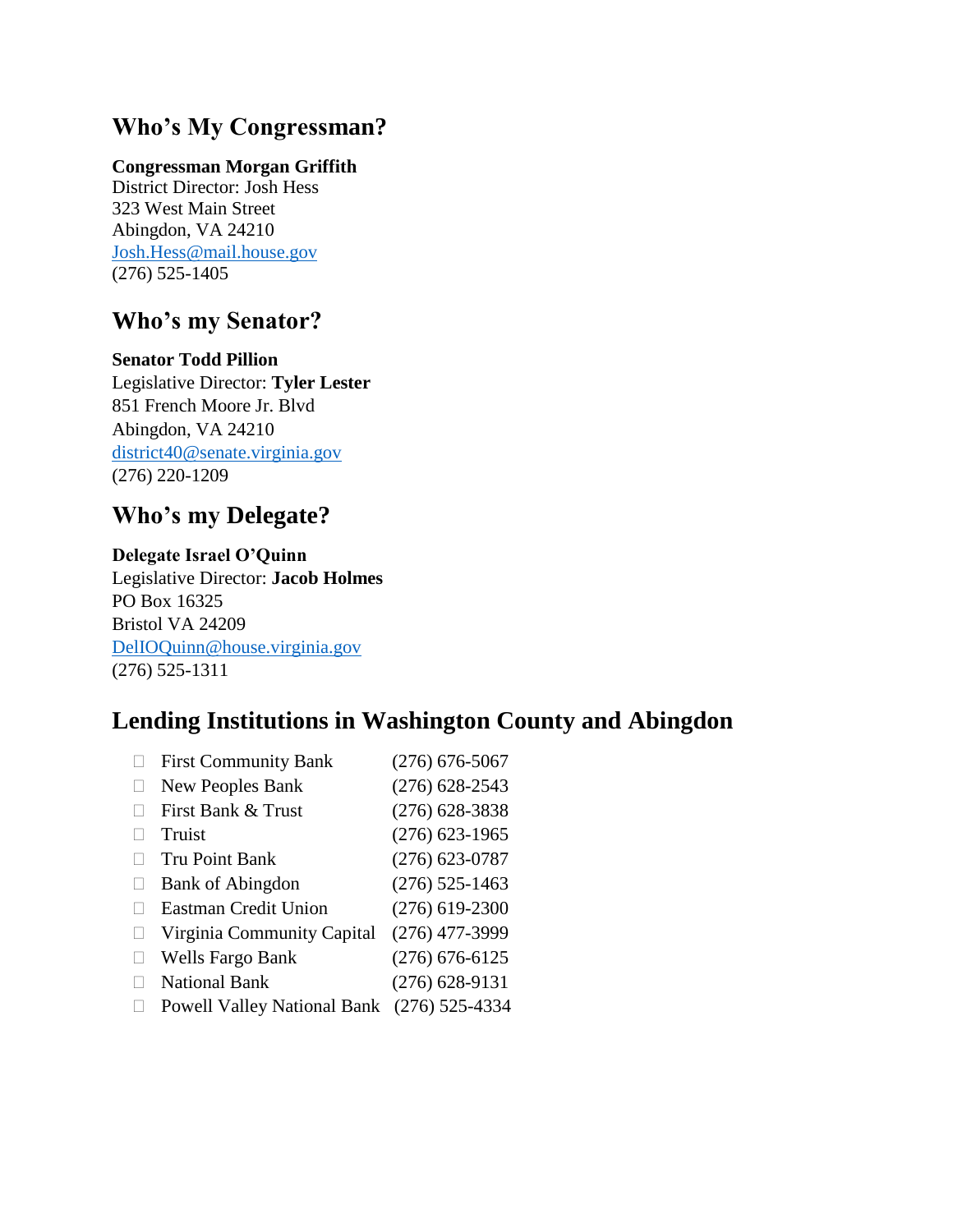### **What business entity are you?**

**C Corp:** A C corporation is a legal structure that businesses can choose to organize themselves under to limit their owners' legal and financial [liabilities.](http://www.investopedia.com/terms/l/liability.asp) C [corporations](http://www.investopedia.com/terms/c/corporation.asp) are an alternative to S corporations, where profits pass through to owners and are only taxed at the individual level, and [limited liability companies,](http://www.investopedia.com/terms/l/llc.asp) which provide the legal protections of corporations but are taxed like [sole proprietorships.](http://www.investopedia.com/terms/s/soleproprietorship.asp)

**Limited Liability Corporation (LLC):** An LLC is designed to provide the limited liability features of a corporation and the tax efficiencies and operational flexibility of a partnership.

**Sole Proprietorship:** A sole proprietorship is the most basic type of business to establish. You alone own the company and are responsible for its assets and liabilities.

**S Corp:** An S Corporation is like a C Corp but you are taxed only on the personal level.

# **20 Questions to ask yourself before Starting a Business**

- 1. Why am I starting a business?
- 2. What kind of business do I want?
- 3. Who is my ideal customer?
- 4. What products or services will my business provide?
- 5. Am I prepared to spend the time and money needed to get my business started?
- 6. What differentiates my business idea and the products or services I will provide to others in the market?
- 7. Where will my business be located?
- 8. How many employees will I need?
- 9. What types of suppliers do I need?
- 10. How much money do I need to get started?
- 11. Will I need to get a loan?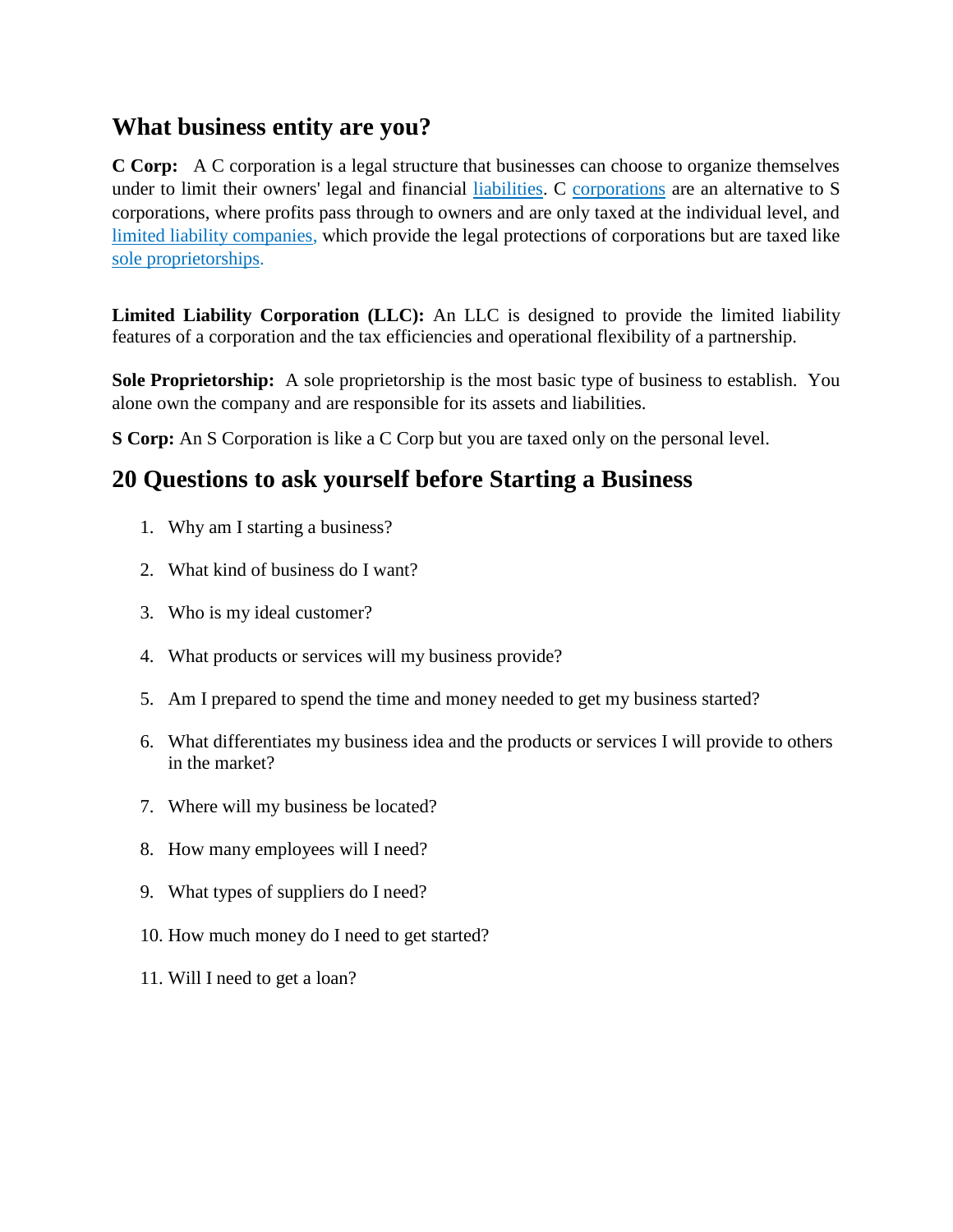- 12. How soon will it take before my products or services are available?
- 13. How long do I have until I start making a profit?
- 14. Who is my competition?
- 15. How will I price my product compared to my competition?
- 16. How will I set up the legal structure of my business?
- 17. What taxes do I need to pay?
- 18. What kind of insurance do I need?
- 19. How will I manage my business?
- 20. How will I advertise my business?

#### **What should go in your business plan?**

**Executive Summary:** Your executive Summary is a snapshot of your business plan as a whole and touches on your company profile and goals.

**Company Description:** Your company description provides information on what you do, what differentiates your business from others and the markets your business serves.

**Market Analysis:** Before launching your business it is essential for you to research your business industry market and competitors.

**Organization and Management:** Every business is structured differently. Find out the best organization and management structure for your business success.

**Service or Product Line:** What do you sell? How does it benefit your customers? What is the lifecycle of your product?

**Marketing & Sales:** How do you plan to market your business? What is your sales strategy?

**Funding Request:** If you are seeking funding for your business, find out about the necessary information you should include in your plan.

**Financial Projections:** If you need funding, providing financial projections to back up your request is critical.

**Appendix:** An appendix is optional, but a useful place to include information such as resumes, permits, and leases.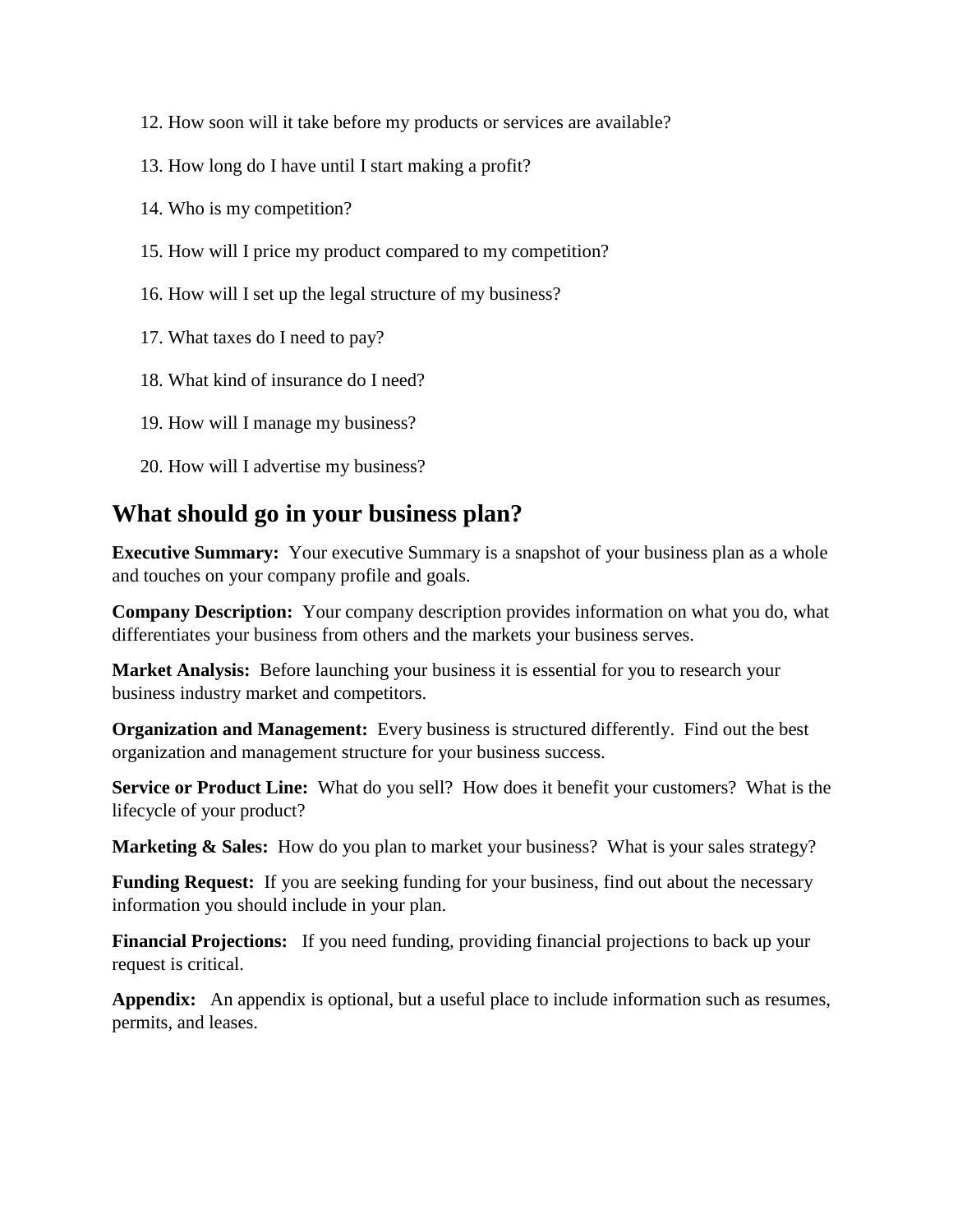**How to make your Business Plan Stand Out:** What makes your business unique? Determining this could help you stand out from the crowd and give you advantages over your competitors.

# **10 Steps to Starting a Business**

Starting a business involves planning, making key financial decisions and completing a series of legal activities. These 10 easy steps can help you plan, prepare and manage your business. Click on the links to learn more.

# **[Step 1: Write a Business Plan](https://www.sba.gov/category/navigation-structure/starting-managing-business/starting-business/how-write-business-plan)**

Use these tools and resources to create a business plan. This written guide will help you map out how you will start and run your business successfully.

# **[Step 2: Get Business Assistance and Training](https://www.sba.gov/category/navigation-structure/counseling-training)**

Take advantage of free training and counseling services, from preparing a business plan and securing financing, to expanding or relocating a business.

# **[Step 3: Choose a Business Location](https://www.sba.gov/content/tips-choosing-business-location)**

Get advice on how to select a customer-friendly location and comply with zoning laws.

# **[Step 4: Finance Your Business](https://www.sba.gov/category/navigation-structure/loans-grants/small-business-loans/sba-loan-programs)**

Find government backed loans, venture capital and research grants to help you get started.

# **[Step 5: Determine the Legal Structure of Your Business](https://www.sba.gov/content/business-structure-and-tax-implications)**

Decide which form of ownership is best for you: sole proprietorship, partnership, Limited Liability Company (LLC), corporation, S corporation, nonprofit or cooperative.

# **[Step 6: Register a Business Name \("Doing Business As"\)](https://www.sba.gov/content/register-your-fictitious-or-doing-business-dba-name)**

Register your business name with your state government.

Learn which tax identification number you'll need to obtain from the IRS and your state revenue agency.